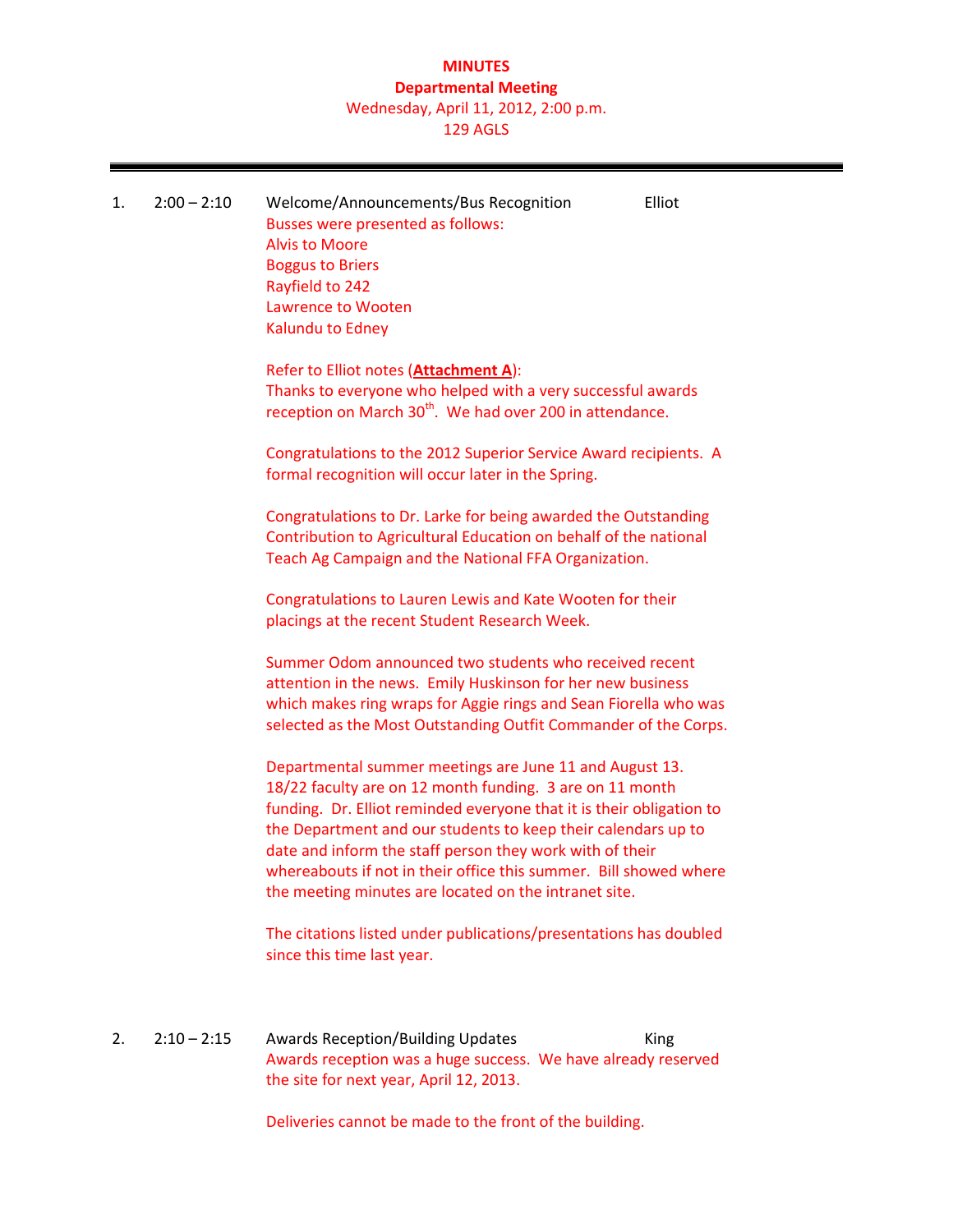Reminder of building times: 7:00 a.m. M-F doors open. 9:30 p.m. doors lock. Elevators shut down at 6:00 p.m.

### Sound proofing has been completed in 131.

- 3. 2:15 2:20 Alternative Teaching Credit Rutherford Moved to faculty section of meeting.
- 4. 2:20 2:25 AGCJ Position Update Wingenbach Two out of the three candidates have been interviewed. The third candidate will be here on Wednesday night. The Search Committee will meet at lunch on Friday to prepare a recommendation to the Department Head. Dr. Wingenbach thanked the Search Committee and Debbie King for their work. Dr Wingenbach expressed concern over conversation between faculty and candidates that was negative. He also expressed concern over the lack of faculty attendance at the last two interviews.
- 5. 2:25 2:30 Faculty-led Study Abroad Call for Proposals Elliot Study Abroads for Greece and Honduras have been cancelled for 2012.

The deadline for submission of proposals to teach outside the U.S. in Summer 2013 is 5:00 p.m. on May 1, 2012. For additional information contact Samantha Alvis or Tracy Rutherford. Study abroads for Namibia and Honduras are already being worked on.

The first orientation session for the Guatemala and Namibia Study Abroad Programs will be April  $11<sup>th</sup>$  at 4:00 in this room.

Jonathan Howell has been selected to receive an HIE travel grant for the study abroad to Brazil with Dr. Alvin Larke, Jr.

- 6. 2:30 2:35 AGCJ Advisor Position Update Lockett Committee is waiting on approval to post. Once that happens applications will be solicited. Plans are to have the new advisor in place by this summer so that they can help with student conferences.
- 7. 2:35 2:40 Study Abroad Updates and 2013 planning Alvis/Rutherford See #5.
- 8. 2:40 2:45 Summer Insurance Benefits for Less-Than 12 Month Employees Gunnels/Stroud Kenny distributed a letter from last year concerning insurance premiums for the summer (**Attachment B**). He said that employees on less than a 12 month contract should receive a letter with the 2012 information very shortly.

9. 2:45 – 2:50 AGSS AGSS Leggette/Andrews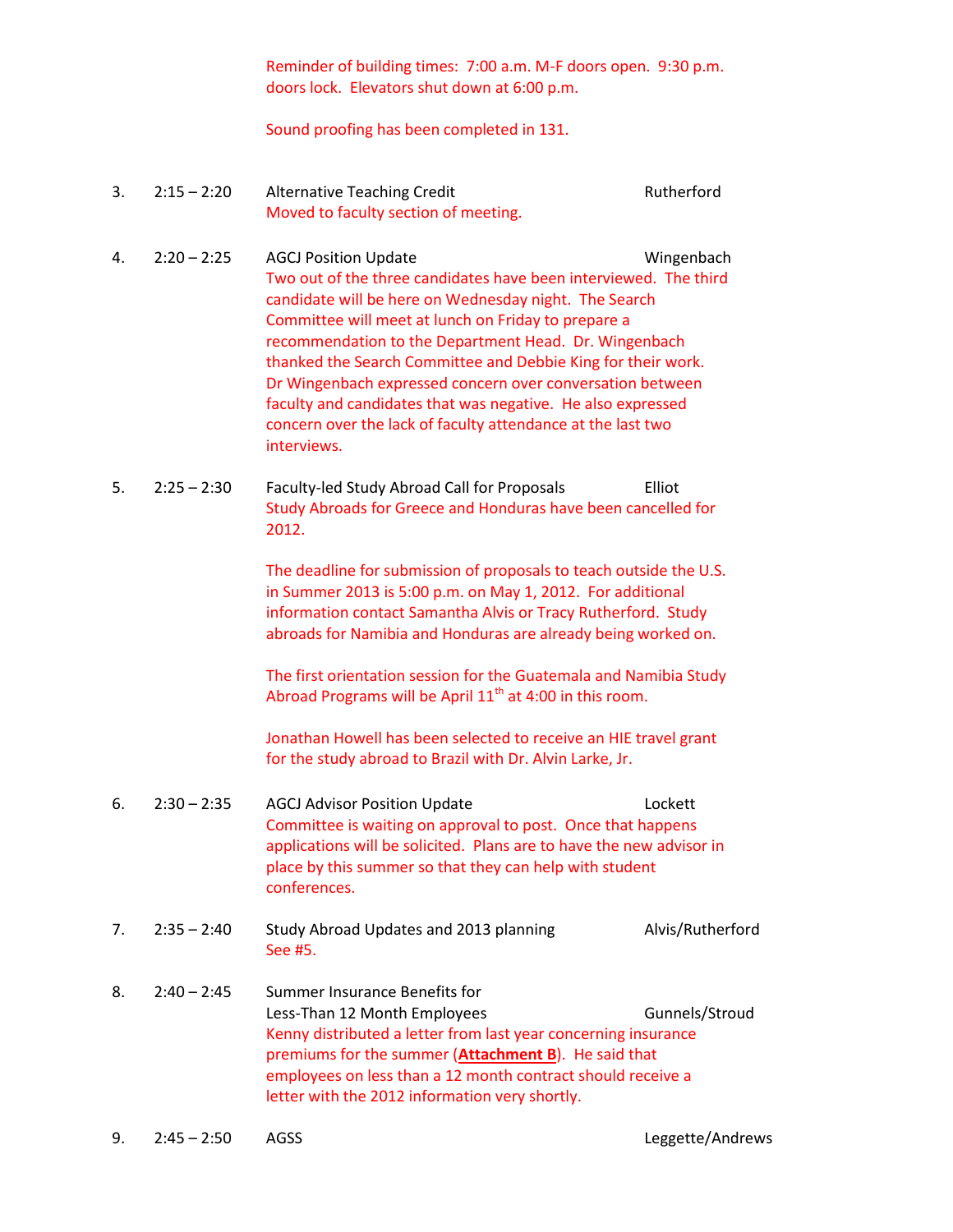Kevin Andrews congratulated Annie Specht for her role in the Student Research Week activities. Over 500 entries were posted.

Anthony Pannone was one of four students awarded the Margaret Rudder Community Service Award.

This Friday at 1:00 AGSS will hold a practice presentation on anyone planning for upcoming conference presentations. Email Holly Leggette for additional information. Monday at Noon will be a photography presentation by Dr. Tracy Rutherford. Everyone is welcome to attend. It will be in the Tom Curl Room. The following Monday with be the AGSS Business meeting. Officer elections will be conducted.

#### 10. 2:50 – 3:00 Concur Concur Business Staff **Attachment C**.

First and most important thing is to go in and setup up your profile. The second thing is to then set up and register your email with the Concur Receipt Store (see attachment for instructions).

For all trip authorizations, enter "0's" for the amount requested. Then in notes put how much you estimate the cost to be. This will save the amount being encumbered and possibly in the wrong account.

Kenny reminded faculty that quite a few have not picked up their new credit cards.

The question was asked about how graduate students would travel. Kenny said that they would need to complete the application for a DART card.

11. 3:00 – 3:30 Faculty Meeting Elliot

### **Travel Request Form Deadlines**

Domestic (30 days prior to trip): e.g., travel June 1, 2012 due by May 1, 2012 International (60 days prior to trip): e.g., travel July 1, 2012 due by May 1, 2012

#### **Upcoming Events**

WRAAAE, Bellingham, WA, April 17-20, 2012 AAAE, May 15-18, 2012, Asheville, NC AIAEE Bangkok, Thailand Conference May 21-27, 2012 NACTA, University of Wisconsin, River Falls, WI, June 26-29, 2012 ALE, Key West, FL, July 8-11, 2012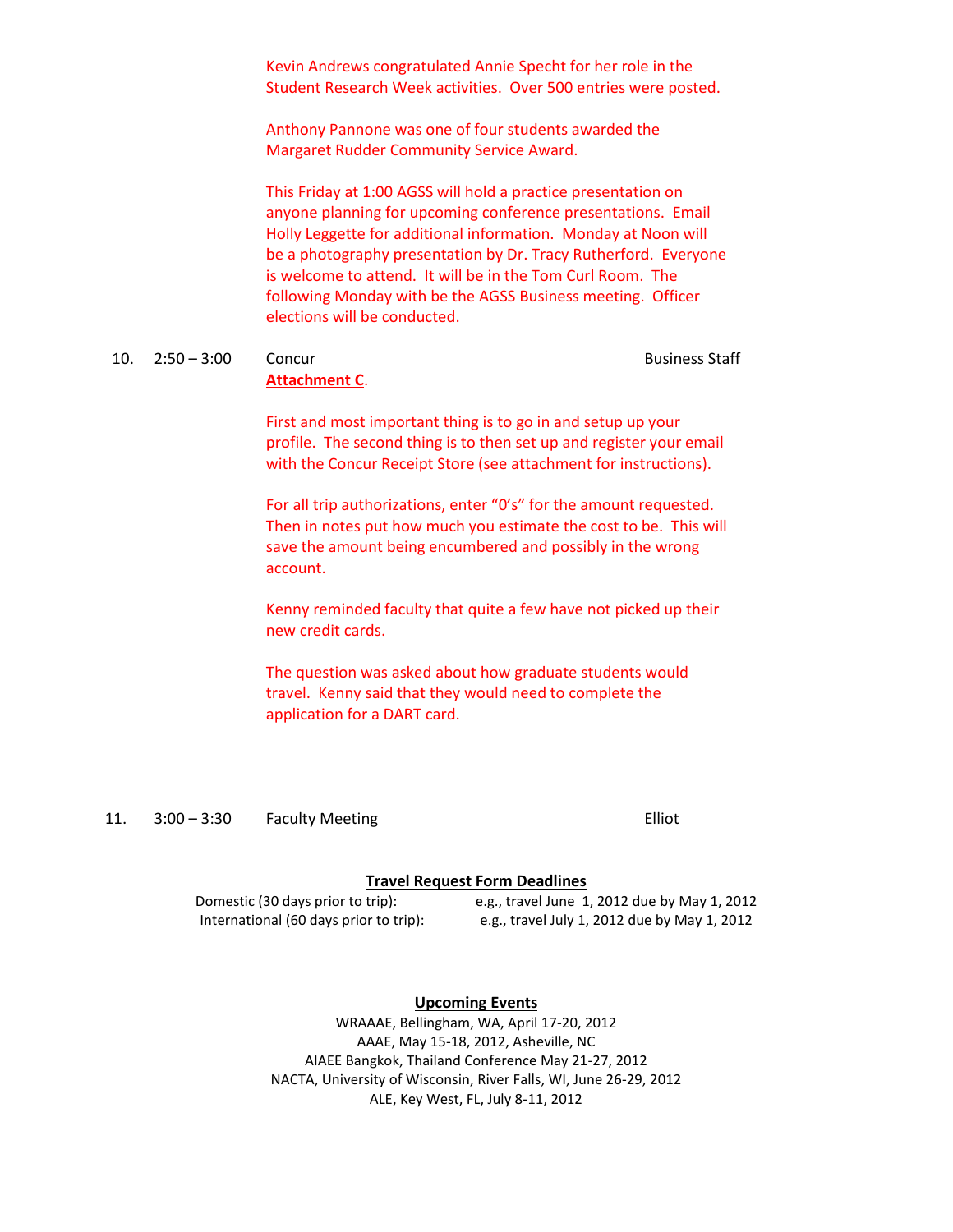## **Future Departmental Meetings**

May 14 – Dr. Hussey in attendance June 11 August 13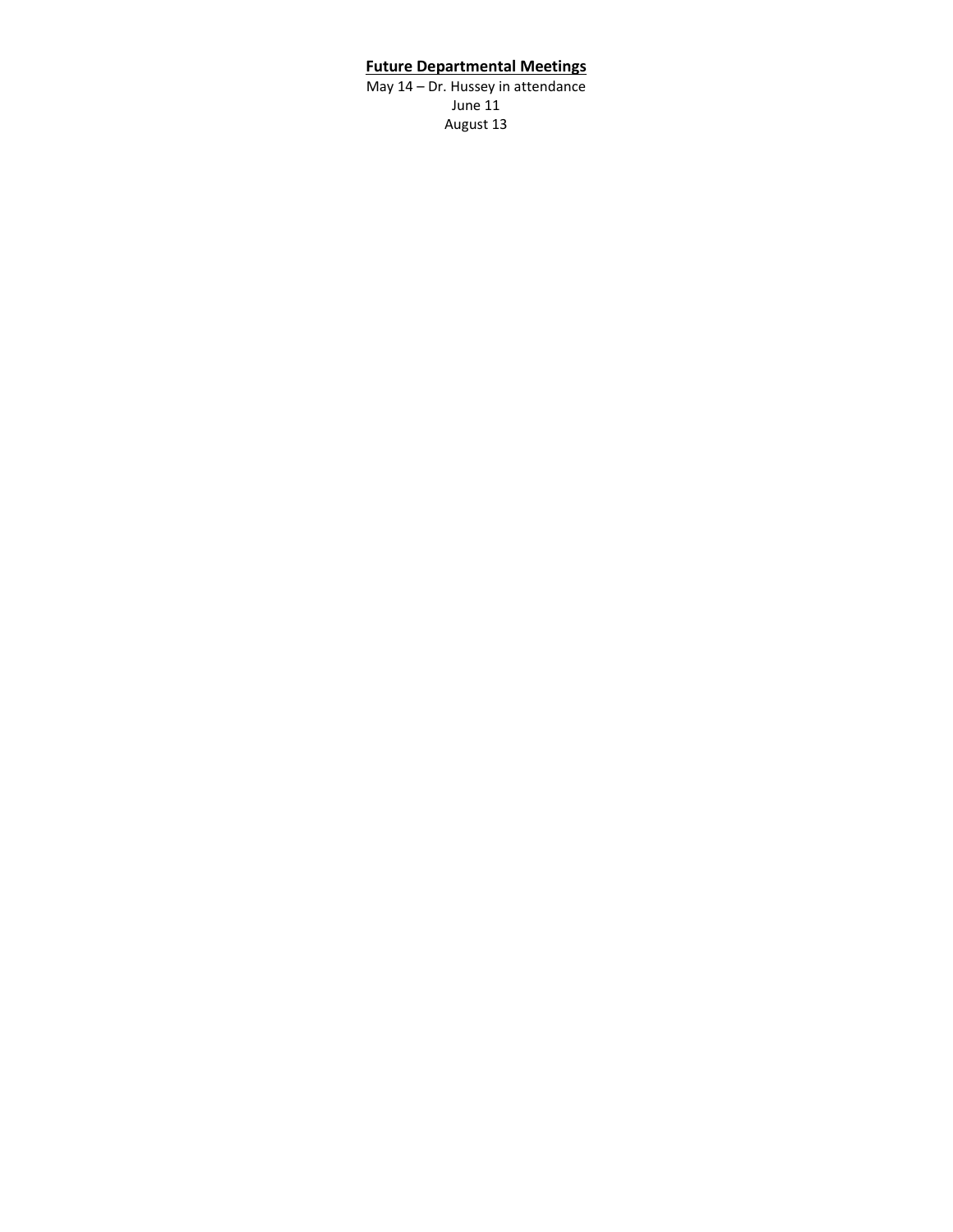- 1. Thank you:
	- a. Parents Weekend ALEC event March 30 AgriLife Center **ALEC staff, students, student groups (and their advisers), faculty, etc.**
- 2. Congratulations:
	- a. **Organizational Development** 2012 Superior Service Award from AgriLife Extension
	- b. **Alvin Larke** Outstanding Contribution to Agricultural Education on behalf of the National Teach Ag Campaign and the National FFA Organization
	- c. **Debbie Prince** \$500 travel funds for AAAE meeting from Undergraduate Research Travel Award.
	- d. **Jessica Benso**n \$500 travel funds for ALE meeting from Undergraduate Research Travel Award.
	- e. **Samantha Alvis** 3rd place photo in the People Category during 2011 International Education Week.
	- f. **Lauren Lewis** 1st place Student Research Week, Oral Competition in Psychology, Sociology, Anthropology, Business, Education, Political Science, Public Policy Category.
	- g. **Kate Wooten** 3rd place in the Student Research Week Outstanding Graduate Student Diversity Research in Psychology, Sociology, Anthropology, Business, Education, Political Science, Public Policy Category.
	- h. Awarded: Margaret Rudder Community Service Award, **Anthony Pannone**
	- i. **Summer Odom** and **Jen Williams** for being accepted and then participating in ADVANCE week program.
	- j. **Emily Huskinson** (ALED Major) http://www.theeagle.com/local/Adding-a-special-sparkle--7031694
	- k. **Sean Fiorella** (ALED Major) Most Outstanding Outfit Commander of the Corps (as voted on by many levels of the Corps, not just students). This is a huge honor!
	- l. **Kevin Andrews** elected to Graduate Student Council as Vice President for Information
- 3. Announcements
	- a. Study Abroad trips
		- i. Brazil (**Larke & Howell**) Maymester; Guatemala (**Moore**, **Lockett?** & **Wingenbach**) Summer I; Namibia (**Rutherford, Wingenbach,** & **Elliot**) - Summer II
	- b. The Department will meet this summer June 11 and August 13
		- i. 18/22 faculty are on 12 month funding
		- ii. 3 are on 11 month funding
	- c. eTravel/Concur Implementation April 4, 2012
	- d. **Billy McKim** attended the WERA 1010: Error Reduction in Rural and Agricultural Survey Experiments meeting
- 4. Publications/Presentations:
	- a. Saucier, P. R., & **McKim, B. R.** (2012). A Delphi Approach to the Preparation of Early-Career Agricultural Educators in the Curriculum Area of Agricultural Mechanics: Fully Qualified and Highly Motivated or Status Quo? Journal of Agricultural Education, 53(1), 136-149.
	- b. 2012 Western Region Agriculture Education Conference to be held April 17-20, Bellingham, Washington.
		- i. Lawver, R. G., **McKim, B. R.,** Smith, A. R., Aschenbrener, M., & Enns, K. (2012). Toward a framework for effective teaching in agricultural education: A multi-state factor-analytic and psychometric analysis of effective teaching.
		- ii. **Leggette, H. R., McKim, B. R., & Dunsford, D.** (2012). Effectiveness of using electronic self-assessment rubrics in a university core curriculum writing-intensive course.
		- iii. Saucier, P. R., **McKim, B. R.,** Muller, J. E., & Kingman, D. M. (2012). Assessing performance and consequence competence in a technology-based professional development for agricultural science teachers: An evaluation of the Lincoln Electric welding technology workshop.
		- iv. **Specht, A., McKim, B. R., & Cummings, S. R.** (2012). A mixed-mode survey of media channels and public opinion: Perceptions of agriculture and "the swine flu."
		- v. Saucier, P. R., **McKim, B. R.,** & Stair, K. (2012). Meeting the professional development needs of New Mexico school-based agricultural educators: A focus on management of the agricultural mechanics laboratory. Research poster.
		- vi. Saucier, P. R., & **McKim, B. R.** (2012). Evaluating industry sponsored professional development education: A focus on the Lincoln Electric welding technology workshop. Research poster.
		- vii. Saucier, P. R., **McKim, B. R., & Edney, K.** (2012). Integrating science, technology, engineering, and mathematics (STEM) competencies into the Texas agricultural mechanics curriculum: A professional development model for school-based agricultural educators. Innovative poster.
		- viii. **Black, C., Leggette, H. R., Prince, D., Lawrence, S., & McKim, B.R.** (2012). Integrating experiential learning into a semester-long course: A high-impact field experience. Innovative poster.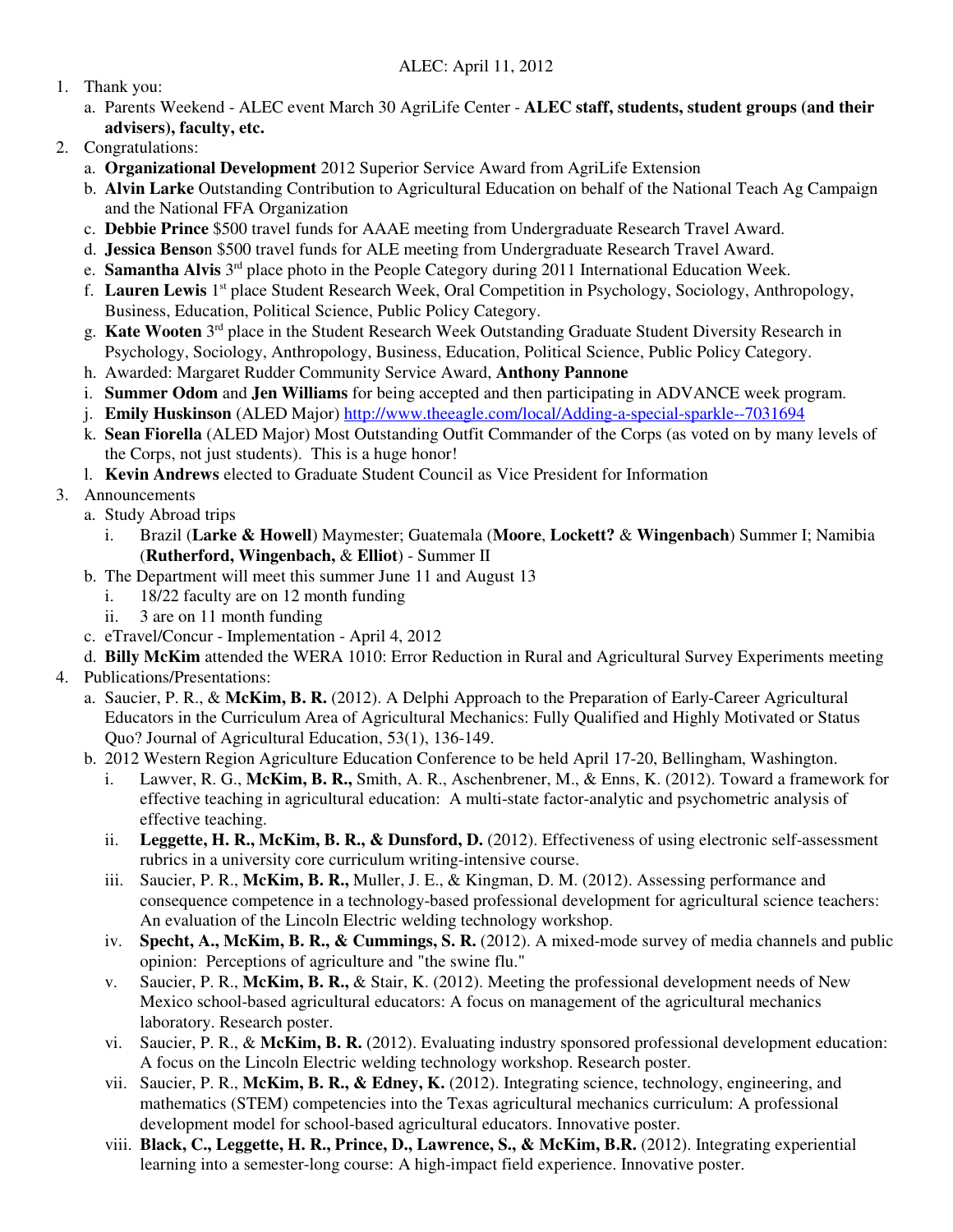- c. 2012 NAERC Conference
	- i. **McKim, B., Black, C., Leggette, H., Prince, D., & Lawrence, S.** An Intrinsic Case Study of a Post-Secondary High-Impact Field Experience: Understanding Experiential Learning on the Road to the National FFA Convention.
	- ii. Using Second Life in Experiential Learning to Promote Intercultural Diversity. **Rutherford, T., Wingenbach, G., & Andrews, K.** 2012 AAAE Poster Session.
	- iii. Creation of an Online Database to Aid in the Identification and Selection of Outside Members of the Graduate Committee. **Andrews, K., Carlson, P., Grube, B., Perrot, J., & Specht, A.** 2012 AAAE Poster Session.
	- iv. **Hanagriff, R., Rayfield, J., Briers, G., Murphy, T.** & Kingman, D. (2012). Economic Impact of Agricultural Mechanics Competition Projects in Texas and Factors that Predict Chapter Investment Value. American Association of Agricultural Education, Asheville, NC, Accepted.
	- v. **Lewis, L. J., Rayfield, J., & Moore, L.** (2012). An assessment of students' perceptions toward factors influencing supervised agricultural experience participation. American Association of Agricultural Education, Asheville, NC, Accepted.
	- vi. **Lewis, L. J., Rayfield, J., & Moore, L.** (2012). Supervised agricultural experience: An examination of student knowledge and participation. American Association of Agricultural Education, Asheville, NC, Accepted.
	- vii. **Lawrence, S., Moore, L.L., Rayfield, J. & Outley, C.** (2012) An Analysis of FFA Chapter Demographics as Compared to Schools and Communities. American Association of Agricultural Education, Asheville, NC, Accepted.
	- viii. **McKim, B. R.**, Lawver, R. G., Enns, K., Smith, A. R., & Aschenbrener, M. (2012). Toward a framework for effective teaching in extension education: A multi-state factor-analytic and psychometric analysis of effective teaching.
	- ix. Lawver, R. G., **McKim, B. R.**, Smith, A. R., Aschenbrener, M., & Enns, K. (2012). Toward a framework for effective teaching in agricultural education: A multi-state factor-analytic and psychometric analysis of effective teaching.
- d. 2012 NACTA
	- i. **Leggette, H., Rutherford, T, & Redwine, T**. (2012, June). Applying the modified social technographic ladder to education in agriculture. Paper to be presented at the 2012 NACTA/DOCE Conference, River Falls, WI
	- ii. **Redwine, T., Dr. Tracy Rutherford, Holli Leggette, Annie Specht, Caroline Black,** (2012, June). Effects of a workshop on adult agricultural leaders' perceptions of communication skills: A case study. Poster to be presented at the 2012 NACTA/DOCE Conference, River Falls, WI
	- iii. **Rutherford, T., Leggette, H., Murphrey, T.**, Doerfert, D., Witt, C., Edgar, L., & Edgar, D. (2012, June). My Second Life: Lessons learned from the front line. Paper to be presented at the 2012 NACTA/DOCE Conference, River Falls, WI
- 5. Grant Management 101 (should provide 3 out of 4 of these to the Department meaning faculty become managers or facilitators of the grants)
	- a. Salary Savings (100% to Department [50% department] and PIs [50%] restricted discretionary)
	- b. Indirect (40% to be split 60/40 between Department and PIs discretionary)
	- c. Personnel (project director, support staff, GTAs, etc.)
	- d. Operations (e.g., travel, supplies, copying, printing, etc.)
	- e. Grants submitted:
		- i. Murphrey and Odom ADVANCE grant. A Virtual Experts Presentation Series: Women Role Models in Agricultural Leadership, Education, and Communications
- 6. Dutch treat lunch with Dr. E. -

a. Sign up with Debbie King and leave a contact number (for rescheduling): April 26; May 1, 2, 8, 9, 10, 11, 14.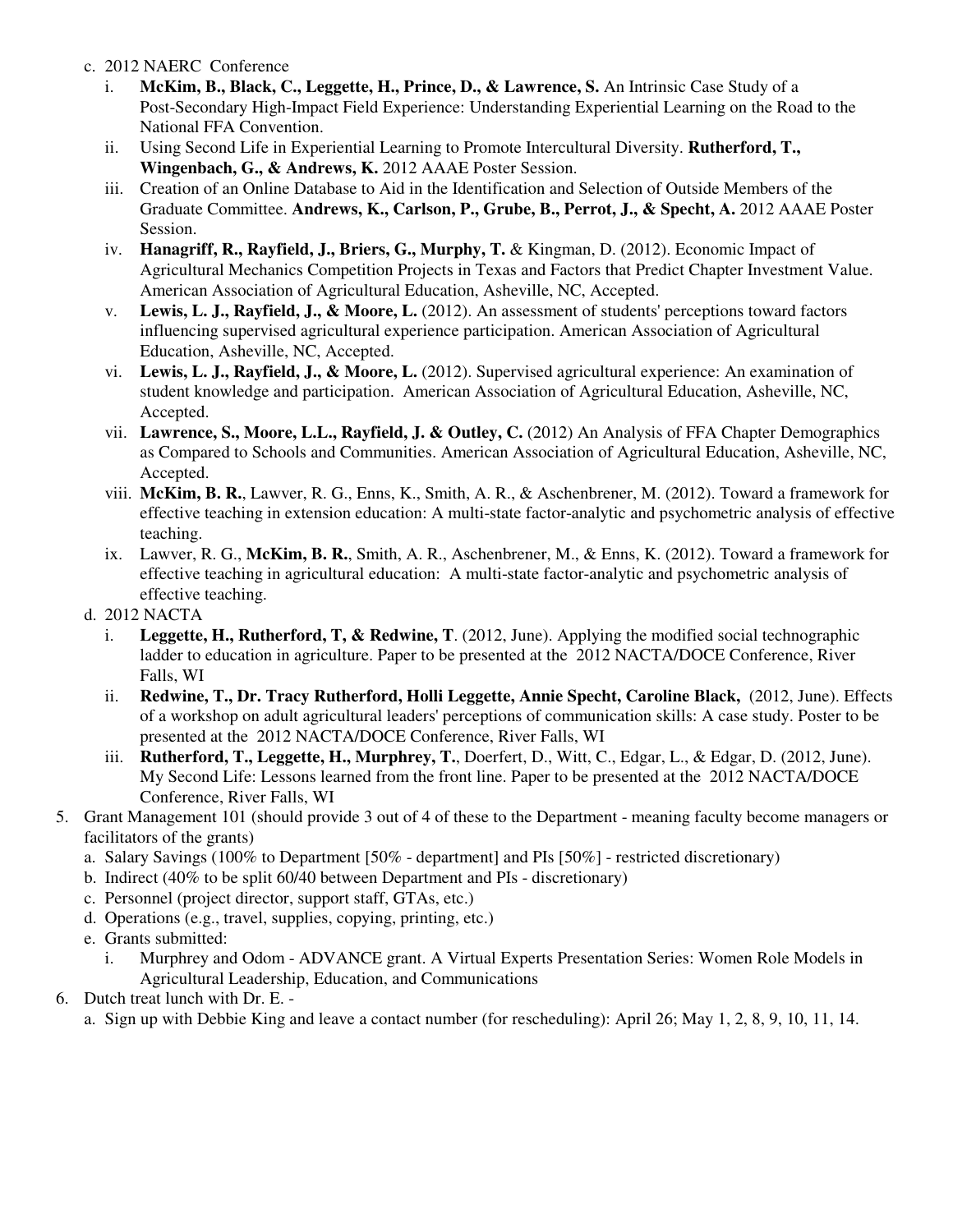

Texas AgriLife Research Human Resources Office TAMU 2162 College Station, TX 77843-2162

April 15, 2011

# Insurance Premiums for Summer 2011

The employee out-of-pocket portion of your monthly insurance premiums totaling \$297.59 is paid through payroll deduction. An appointment of less than twelve months is treated as a nine month appointment for purposes of insurance premium payroll deductions. You are receiving this notification because you are currently budgeted for less than twelve months. Therefore summer premiums will be deducted from your May earnings (paid on June 1 for monthly-paid employees and paid on May 6 & 20 for biweekly-paid employees.) The state group insurance premium contribution will continue during the summer months in most cases. If you do not plan to return for the fall semester, please contact your department Human Resources liaison.

Any medical, dental, vision, or AD&D premiums you pay out-of-pocket will be taken from your pay on a pre-tax basis.

A total of \$1190.36, representing the employee out-of-pocket portion of the monthly insurance premiums for May, June, July, and August will be deducted from your May 2011 earnings. The amount is calculated as follows:

| Total<br>Premium | Employer<br>$P_{\rm{avs}}$ | ≖        | Monthly<br>Premium | Four | $\equiv$ | Mav<br><b>Deduction</b> |
|------------------|----------------------------|----------|--------------------|------|----------|-------------------------|
| \$966.02         | \$668.43                   | $\equiv$ | \$297.59           |      | $\equiv$ | \$1190.36               |

If you have any questions, or need further assistance, please contact Human Resources Office at (979) 845- 2423.

Questions related to the duration of your appointment should be addressed directly with your immediate supervisor or your department/division business office.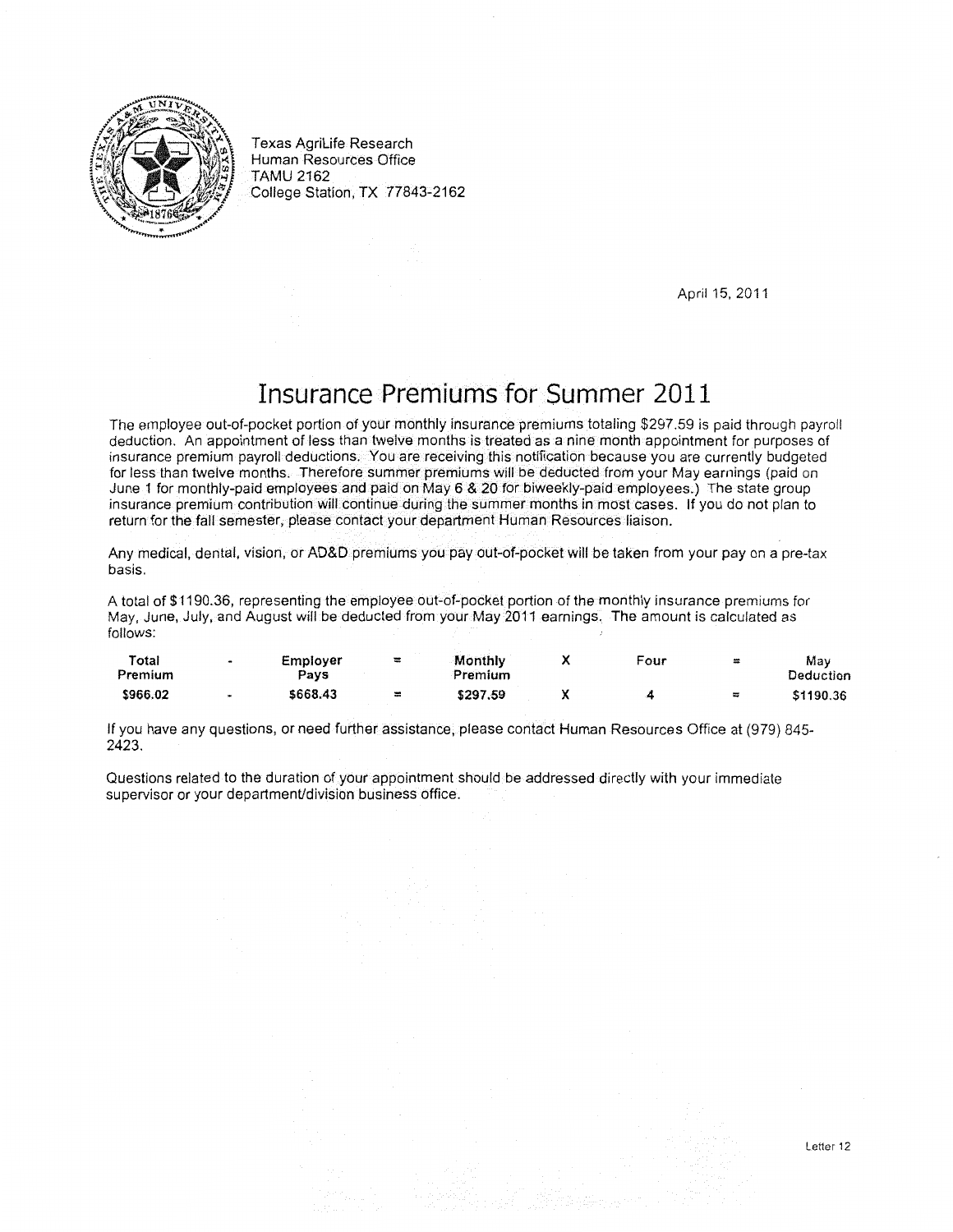## **HELPFUL TIPS FOR PROFILE AND PRE TRIP AUTHORIZATION**

**1. First** set up your Profile (instructions handed out previously):

Your profile needs to be completed and assistants/delegates assigned as your first task in Concur. Click on the Profile Tab. Fill out the information in the Personal Information, Travel Settings and Expense Settings areas. *Make sure to record your name the same as on the id that you* will *use at the airport.* 

| My Concur<br>Travoi                                                                                                                                                                        | <b>Expense</b>   | Reporting Profile                                                                                                                                                                              |     |                                                                                                                                     |
|--------------------------------------------------------------------------------------------------------------------------------------------------------------------------------------------|------------------|------------------------------------------------------------------------------------------------------------------------------------------------------------------------------------------------|-----|-------------------------------------------------------------------------------------------------------------------------------------|
| Personal Information System Settings                                                                                                                                                       |                  | Mobile Registration Travel Vacation Reassignment                                                                                                                                               |     |                                                                                                                                     |
| No Profile                                                                                                                                                                                 |                  | Select one of the following to customize your user profile.                                                                                                                                    |     |                                                                                                                                     |
| <b>Your Information</b><br>Personal Information<br>Company Information                                                                                                                     | أطأ              | Personal Information<br>Your home address and emergency contact information.                                                                                                                   | ممم | <b>System Settings</b><br>Which time zone are you in? Do you prefer to use a 12 or 24 hour clock? When does your workday start/end? |
| Contact Information<br><b>Emergency Contact</b><br><b>Credit Cords</b>                                                                                                                     | ww<br><b>ARA</b> | Company Information<br>Your company name and business address or your remote location address.                                                                                                 |     | Contact Information<br>How can we contact you about your travel arrangements?                                                       |
| <b>Travel Settings</b><br><b>Travel Preferences</b>                                                                                                                                        | 震                | Credit Card Information<br>You can store your credit card information here so you don't have to re-enter it each time you purchase an item or service.                                         |     | <b>Setup Travel Assistants</b><br>You can allow other people within your companies to book trips and enter expenses for you.        |
| <b>International Travel</b><br>Frequent-Traveler Programs<br>Assistants/Arrangers                                                                                                          | E                | <b>E-Receipt Activation</b><br>Enable e-receipts to automatically receive electronic receipts from participating vendors.                                                                      |     | <b>Travel Preferences</b><br>Carrier, Hotel, Rental Car and other travel-related preferences.                                       |
| <b>Expense Settings</b><br>Expense Information                                                                                                                                             | ∸                | <b>Travel Vacation Reassignment</b><br>Going to be out of the office? Configure your backup travel manager.                                                                                    |     | <b>Expense Delegates</b><br>Delegates are employees who are allowed to perform work on behalf of other employees.                   |
| <b>Experise Delegates</b><br><b>Expense Preferences</b><br><b>Experise Accrovers</b>                                                                                                       |                  | <b>Expense Preferences</b><br>Select the options that define when you receive email netifications. Prompts are pages that appear when you select a certain action, such as<br>Submit or Print. |     | Company Cas<br>Company Car                                                                                                          |
| Company Car<br><b>Favorite Attendees</b>                                                                                                                                                   | <b>Allenga</b>   | Mobile Repistration<br>Set up FIN to access Concur for mobile on your BlackBerry or Windows Mobile Device                                                                                      |     |                                                                                                                                     |
| <b>Other Settings</b><br><b>E-Receipt Activation</b><br><b>System Settings</b><br><b>Connected Apps</b><br>Privacy Statement<br><b>Travel Vacation Reassignment</b><br>Mobile Registration |                  |                                                                                                                                                                                                |     |                                                                                                                                     |

Credit Cards: Add the credit cards you wish to use for your travel. **Note:** For the address for your new Individually Named/Agency Paid card, use the address that was on the paperwork that was with the card when you received it. It was most likely 2116 TAMU, College Station, TX 77843-0001.

- 2. **Second,** Register your email with the Concur Receipt Store (see instructions).
- 3. **Third (optional),** register your mobile/smart phone to able to upload receipts and use Concur from you mobile phone (see instructions).

Tips for Pre Trip Travel Authorization

- Make sure you have an approved authorization to travel prior to making traveling or making travel reservations, paying registration, etc.
- From the Expense Tab in Concur choose "New Authorization Request"
- Put your travel estimate amount in the Notes section and put "0" in the travel category fields.
- For the Account Number, click on the Account field, change the search to "either," then type one of the following: 02 AGED, 06 AGED or 07 AGED depending on what funds you are travelling on. 02 Teaching, 06 Research, 07 Extension. That should populate the accounts for our department for you to choose the account you need.
- For the Purpose & Benefit field please be sure to list a brief but detailed benefit statement (the purpose of the trip and how it benefits the department or grant, etc.)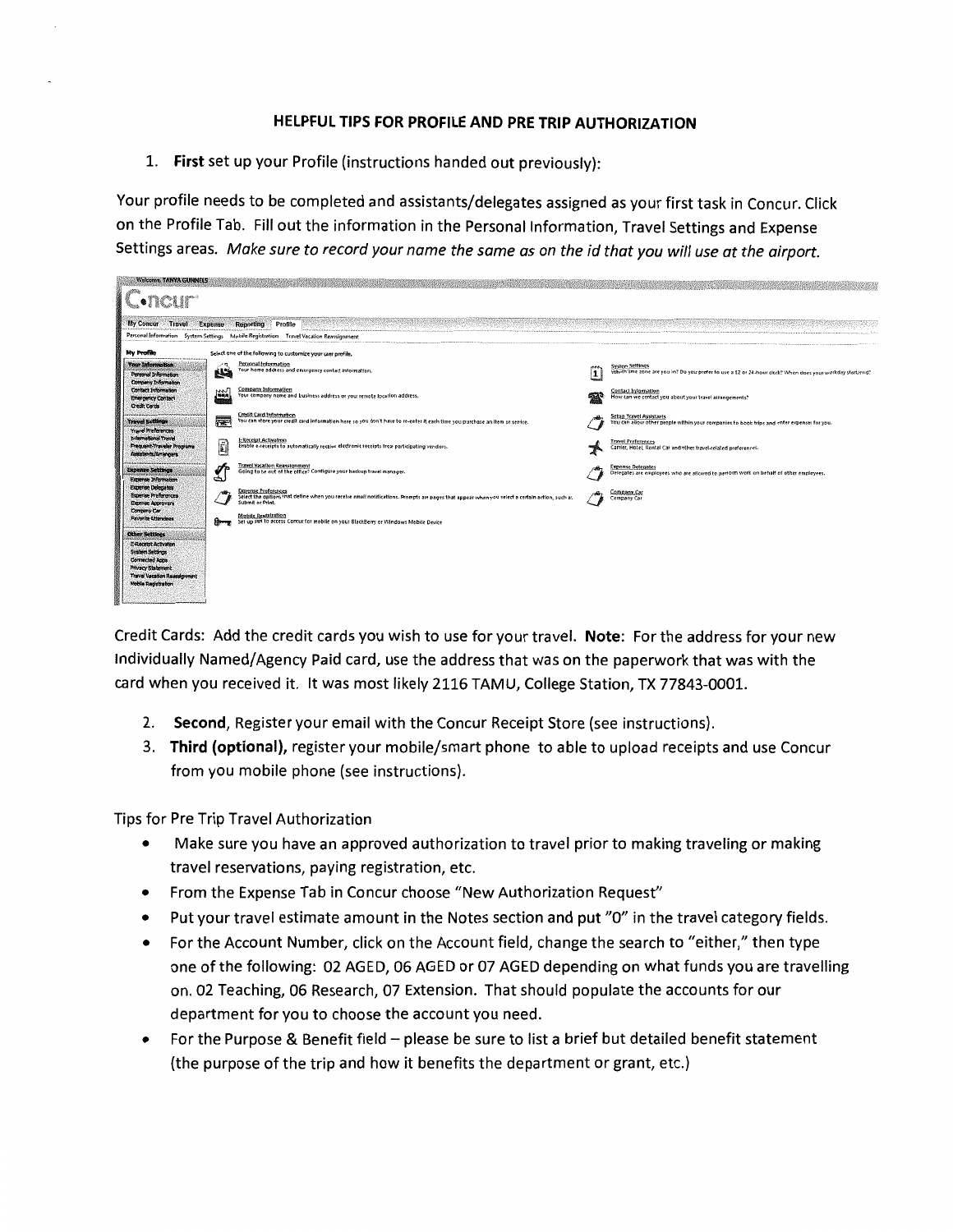#### **Registering Email for the Receipt Store**

1) Go into the Expense Tab in Concur, and then Choose "View Receipt Store" Then Click "Instructions"



2) Type in the email you want to use and submit. A verification code will be emailed to you. Put the code you receive in the Code box and Verify. Once completed you are ready to receive receipts.

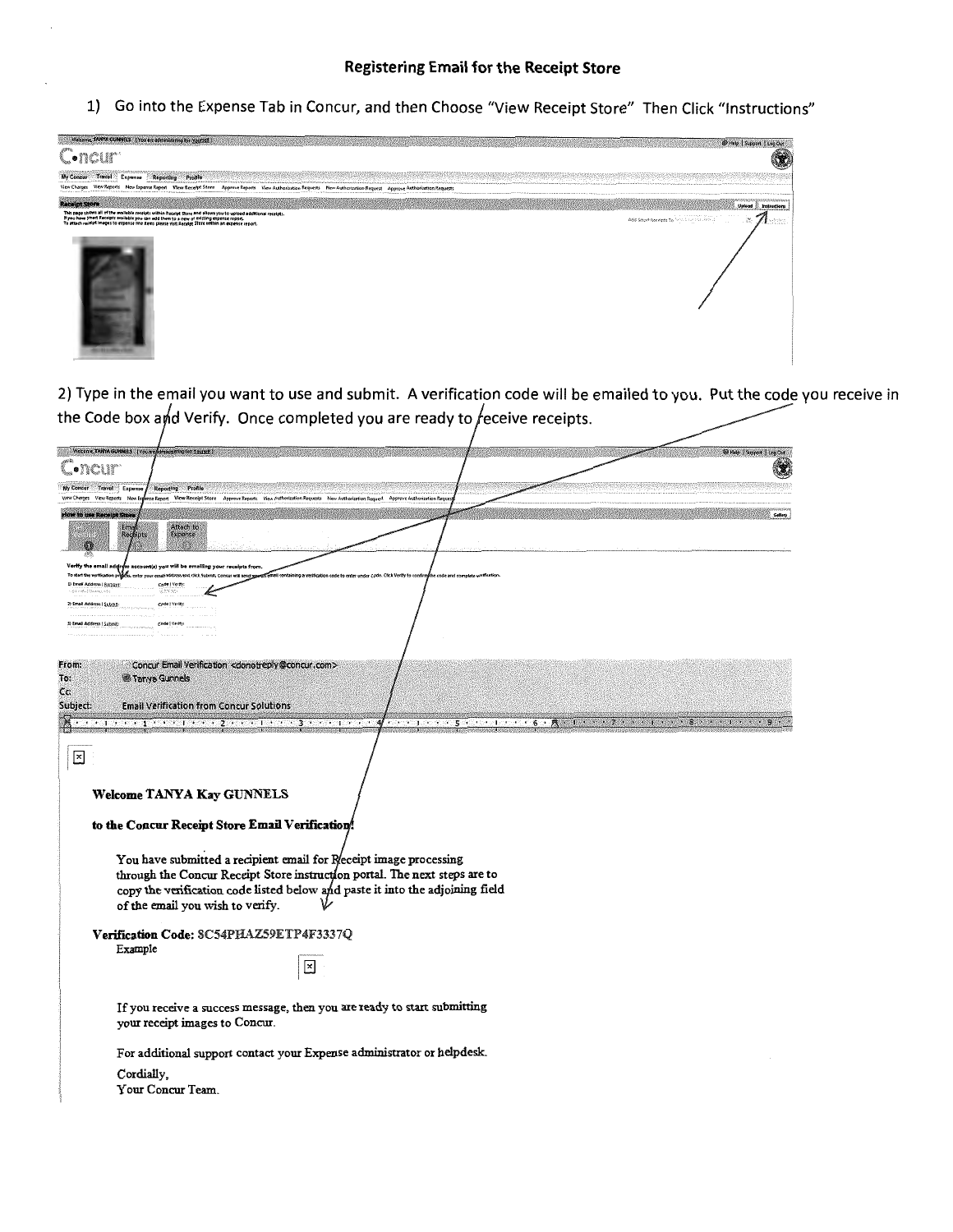# **E- Receipt Activation**

While in the Profile Tab view, click "E-Receipt Activation" under "Other Settings" on the left sidebar menu.

| <b>Welcome, TANYA GUNNELS</b><br>$\Box$ •ncur $\Box$                                     |                    |                                                                                                                                                                                                |     | Help   Support   Leg Out                                                                                                     |  |
|------------------------------------------------------------------------------------------|--------------------|------------------------------------------------------------------------------------------------------------------------------------------------------------------------------------------------|-----|------------------------------------------------------------------------------------------------------------------------------|--|
| My Concur Travol Expense                                                                 |                    | Reporting Profile<br>Personal Information System Settings Mobile Registration Travel Vacation Reassignment                                                                                     |     |                                                                                                                              |  |
| My Profile                                                                               |                    | Select one of the following to customize your user profile.                                                                                                                                    |     |                                                                                                                              |  |
| Your Information<br>Personal Information<br>Company Information                          | 越適                 | Personal Information<br>Your home address and emergency contact information.                                                                                                                   | ١ı. | System Settings<br>Which time zone are you in? Do you prefer to use a 12 or 24-hour clock? When does your workday start/end? |  |
| Contact Information<br><b>Energency Contact:</b><br><b>Credit Cards</b>                  | mЛ<br><b>Lines</b> | Company Information<br>Your company name and business address or your remote location address.                                                                                                 |     | Contact Information<br>How can we contact you about your travel arrangements?                                                |  |
| <b>Travel Settings</b><br>Travel Preferences                                             | ឝ                  | Credit Card Information<br>You can store your credit card information here so you don't have to re-enter it each time you purchase an ilem or service.                                         |     | Schup Travel Assistants<br>You can allow other people within your companies to book trips and enter expenses for you.        |  |
| <b>International Travel</b><br><b>Prequent-Traveler Programs</b><br>Assistants/Arrangers | O                  | E-Bescipt Activation<br>Enable e-receipts to automatically receive electronic receipts from participating vendors.                                                                             |     | <b>Travel Preferences</b><br>Carrier, Hotel, Rental Car and other travel-related preferences.                                |  |
| <b>Expense Settings</b><br><b>Experise Information</b>                                   | ь                  | <b>Travel Vasation Reassignment</b><br>Going to be out of the office? Configure your backup travel manager.                                                                                    |     | <b>Expense Delegates</b><br>Delegates are employees who are allowed to perform work on behalf of other employees.            |  |
| <b>Expense Delegates</b><br><b>Expense Preferences</b><br>Expense Approvers              |                    | <b>Expense Preferences</b><br>Select the options that define when you receive email notifications. Prompts are pages that appear when you select a certain action, such as<br>Submit or Print. |     | Company Car<br>Company Car                                                                                                   |  |
| Company Car<br>Favorite Attendees<br><b>Other Settings</b>                               | ≞—∍                | Mobile Registration<br>Set up FIN to access Concut for mobile on your BlackBerry or Windows Mobile Device                                                                                      |     |                                                                                                                              |  |
| E-Recept Activation<br><b>System Settings</b><br>Connected Apps:                         |                    |                                                                                                                                                                                                |     |                                                                                                                              |  |
| <b>Privacy Statement</b><br><b>Travel Vacation Reassignment</b><br>Mobile Registration   |                    |                                                                                                                                                                                                |     |                                                                                                                              |  |
|                                                                                          |                    |                                                                                                                                                                                                |     |                                                                                                                              |  |
|                                                                                          |                    |                                                                                                                                                                                                |     |                                                                                                                              |  |
|                                                                                          |                    |                                                                                                                                                                                                |     |                                                                                                                              |  |
|                                                                                          |                    |                                                                                                                                                                                                |     |                                                                                                                              |  |
|                                                                                          |                    |                                                                                                                                                                                                |     |                                                                                                                              |  |
|                                                                                          |                    |                                                                                                                                                                                                |     |                                                                                                                              |  |
|                                                                                          |                    |                                                                                                                                                                                                |     |                                                                                                                              |  |

## Then click "E-Receipt" activation.

| C.ncur                                                                                                                                                                                                                                                                                                                                                                                                                                                                                                                                   |                                                                                                                                                                                                                                                                                                                                                                                                                                                                                                                                                                 |
|------------------------------------------------------------------------------------------------------------------------------------------------------------------------------------------------------------------------------------------------------------------------------------------------------------------------------------------------------------------------------------------------------------------------------------------------------------------------------------------------------------------------------------------|-----------------------------------------------------------------------------------------------------------------------------------------------------------------------------------------------------------------------------------------------------------------------------------------------------------------------------------------------------------------------------------------------------------------------------------------------------------------------------------------------------------------------------------------------------------------|
| My Concur Travel Expense Profile                                                                                                                                                                                                                                                                                                                                                                                                                                                                                                         | Personal Information System Settings Mobile Registration Travel Vacation Reassignment                                                                                                                                                                                                                                                                                                                                                                                                                                                                           |
| Your Information<br>Personal Information<br>Company Information<br>Contact Information<br><b>Energency Contact</b><br><b>Credit Cards</b>                                                                                                                                                                                                                                                                                                                                                                                                | Enable the automatic collection of electronic receipts and folio data, or "e-receipts", from participating suppliers!<br>Click here to enable the automatic collection of electronic receipts and folio data, or 'e-receipts', from participating suppliers!<br>E-Receipt Activation<br>Once the company of the entity of the security power annual in a particular supplier will be automatically collected and matched with you dinemies and expense posts. You can costs and these encodes in the e-receipts of my<br>View sample e-receipts: Car Hosel Taxi |
| <b>Travel Settings</b><br><b>Travel Preferences</b><br><b>International Travel</b><br>Frequent-Traveler Programs<br>Assistants/Arrangers<br><b>Expense Settings</b><br>Expense Information<br><b>Expense Delegates</b><br><b>Expense Preferences</b><br><b>Expense Approvers</b><br>Company Car<br><b>Favorite Attendees</b><br><b>Other Settings</b><br><b>E-Receipt Activation</b><br><b>System Settings</b><br><b>Connected Agos</b><br><b>Privacy Statement</b><br><b>Travel Vacation Reassignment</b><br><b>Mobile Registration</b> |                                                                                                                                                                                                                                                                                                                                                                                                                                                                                                                                                                 |
|                                                                                                                                                                                                                                                                                                                                                                                                                                                                                                                                          |                                                                                                                                                                                                                                                                                                                                                                                                                                                                                                                                                                 |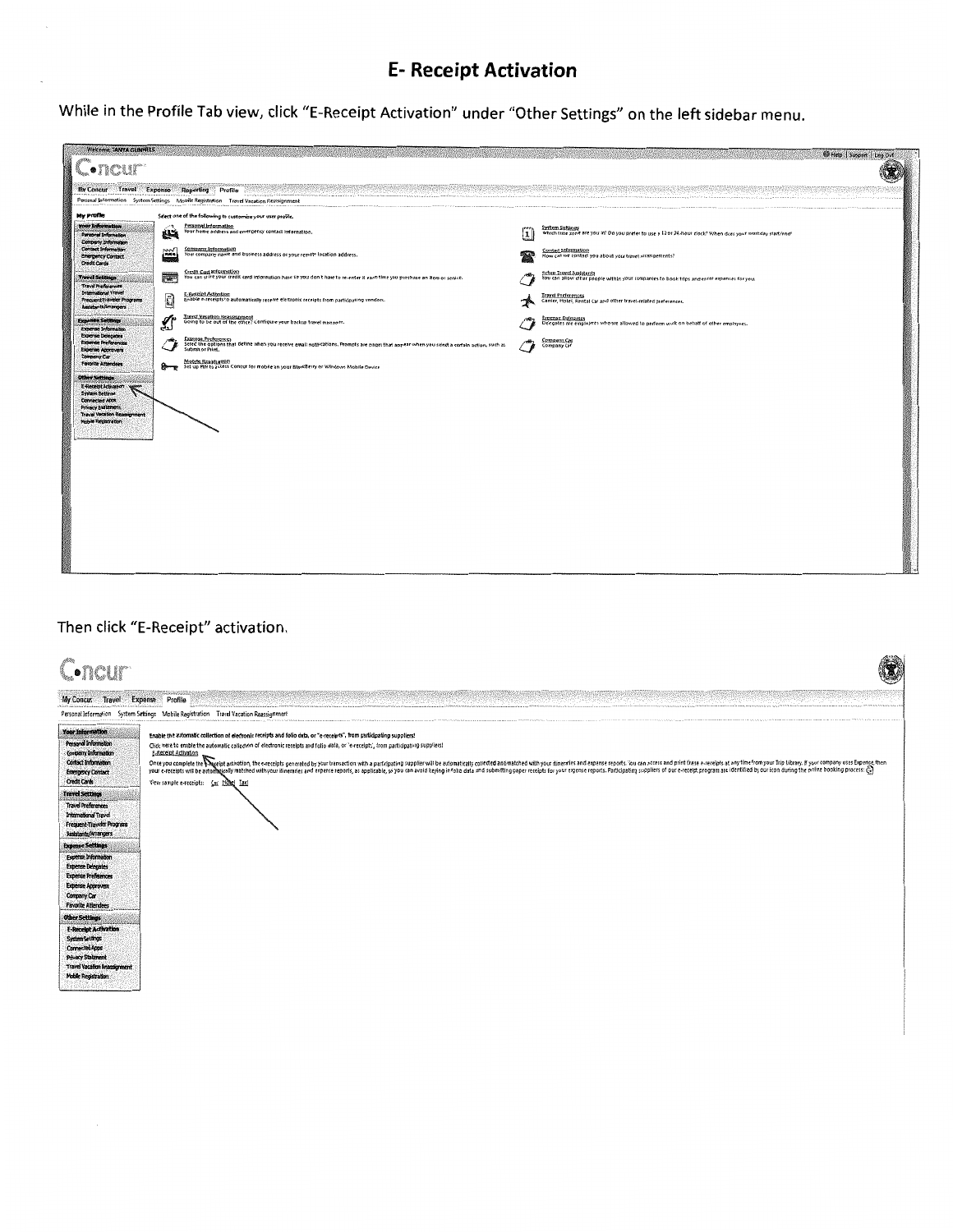## **Editing the Credit Cards Attached to E-Receipts**

**While in the Profile Tab view, click "E-Receipt Activation" under "Other Settings" on the left sidebar menu. Below is the screen you will see. Then Click "credit card editor".** 

| Welcome, TANYA GUNNELS                                                                                                                                                     | @ Help   Support   Log Out                                                                                                                                                                                                                                                                                                      |
|----------------------------------------------------------------------------------------------------------------------------------------------------------------------------|---------------------------------------------------------------------------------------------------------------------------------------------------------------------------------------------------------------------------------------------------------------------------------------------------------------------------------|
| Concur                                                                                                                                                                     |                                                                                                                                                                                                                                                                                                                                 |
|                                                                                                                                                                            | <b>COMPLEY STREET</b><br>My Concur Travel Expense Reporting Profile<br>Personal Information System Settings Mobile Registration Travel Vacation Reassignment                                                                                                                                                                    |
| <b>CONTRACTOR</b> CONTRACTOR                                                                                                                                               |                                                                                                                                                                                                                                                                                                                                 |
| <b>Your Information</b><br>Personal Information<br>Company Information<br>Contact Information<br><b>Energency Contact</b><br>Ondi Cards                                    | ی<br>You are affectly comed in any will mean a recopen from particular, are found in the recopen particular and the particular much card, you may do so on the profit <u>pack card edity.</u> Pease contact a concerv advantation if you<br><b>LONGIT CONTRACTORS INCOME</b><br><u>kilin Mihim saatuniatoon soo oo to</u> on as |
| <b>Travel Settings</b><br>Travel Preferences<br><b>International Travel</b><br>Frequent-Traveler Programs<br>Amistants/Arrangers                                           |                                                                                                                                                                                                                                                                                                                                 |
| <b>Expense Settings</b><br><b>Expense Information</b><br>Experie Delegates<br>Expense Preferences<br><b>Experise Approvers</b><br>Company Car<br><b>Paverite Attendees</b> |                                                                                                                                                                                                                                                                                                                                 |
| Other Settings<br><b>E-Receipt Activation</b><br><b>System Settings</b><br>Corrected Acces<br>Privacy Statement<br>Travel Vacation Reassignment<br>Mobile Repatration      |                                                                                                                                                                                                                                                                                                                                 |

**It will then take you to the credit cards you listed when setting up your profile. Click on the pencil graphic of the credit card you want to edit.** 

| 20186102          |   |                                                                                                     |                           |                                    |               |                     |
|-------------------|---|-----------------------------------------------------------------------------------------------------|---------------------------|------------------------------------|---------------|---------------------|
|                   |   | ou currently have the following cradit cards saved with your profile.                               |                           |                                    | <b>COLUMN</b> |                     |
| four Credit Cards |   |                                                                                                     | the state of the state of | and the state<br>$\sim$ 100 $\sim$ | .             | + Add a Credit Card |
|                   | G | 555 AG EXT AGENCY TRAVEL<br>And control in the first property of the energy and property the second | 30006-10006-10006-9614    | Exp: 07/2015                       | オマ            | <b>25 X</b>         |
|                   |   |                                                                                                     |                           |                                    |               |                     |
|                   |   |                                                                                                     | /Summary                  |                                    |               |                     |
| Go to top         |   |                                                                                                     |                           |                                    |               |                     |

 $\overline{\phantom{0}}$ 

**It will take you to your credit card info where you can change the E-Receipt option for the card.** 

|                                                                                                                                |                                                                                                                                               | . https://www.concursolutions.com/profile/CreditCardEditor.asp?uID=nNEvwWHFFSVYEKeSprnxGmnXSpxmZIS                                                                                                                                                                                                                                                                             |
|--------------------------------------------------------------------------------------------------------------------------------|-----------------------------------------------------------------------------------------------------------------------------------------------|--------------------------------------------------------------------------------------------------------------------------------------------------------------------------------------------------------------------------------------------------------------------------------------------------------------------------------------------------------------------------------|
|                                                                                                                                |                                                                                                                                               | <b>Edit Credit Card</b>                                                                                                                                                                                                                                                                                                                                                        |
|                                                                                                                                | Edit your credit card information as necessary and click Save Changes when finished. All fields are required.                                 |                                                                                                                                                                                                                                                                                                                                                                                |
| Display Name (e.g., My Corporate Card)                                                                                         |                                                                                                                                               | Your name as it appears on this card                                                                                                                                                                                                                                                                                                                                           |
| <b>555 AG EXT AGENCY TRAVEL</b>                                                                                                | <b>TANYA K GUNNELS</b>                                                                                                                        | <b>MARITAN</b>                                                                                                                                                                                                                                                                                                                                                                 |
| Card Type                                                                                                                      | Credit Card Number                                                                                                                            | Expiration Date                                                                                                                                                                                                                                                                                                                                                                |
| <b>MasterCard</b>                                                                                                              | XXXX-XXXX-XXXX-9614                                                                                                                           | 2015                                                                                                                                                                                                                                                                                                                                                                           |
|                                                                                                                                |                                                                                                                                               |                                                                                                                                                                                                                                                                                                                                                                                |
| $ V $ Plane Tickets<br><b>Rail Tickets</b><br>$\mathbf{\mathbb{C}}$ Receive e-receipts for this card: $\vert \mathbf{V} \vert$ | <b>Car Rentals</b><br>card record and insert a new one with the correct information.                                                          | M Hotel Reservations<br>Taxi<br>For security, your credit card number is not displayed. If you think your credit card number is wrong, delete this credit                                                                                                                                                                                                                      |
|                                                                                                                                | credit card may be declined if your billing address is inaccurate.<br>decline your credit card. Please abbreviate long addresses if possible. | Billing Address: The billing address must be the address where the bills for this card are currently delivered, not where<br>you would prefer they be delivered. This information is used to verify your identity during credit card transactions - your<br>Note: Billing Addresses longer than 30 characters may cause certain Airlines (Direct Connects and Web Bookings) to |
| <b>Street</b>                                                                                                                  |                                                                                                                                               | Use this address                                                                                                                                                                                                                                                                                                                                                               |
| 2116 TAMU 600 John Kimbrough Blvd., Rm. 252 AGLS Bidg.                                                                         |                                                                                                                                               | <b>Home Address</b><br>$\Lambda$                                                                                                                                                                                                                                                                                                                                               |
| City                                                                                                                           | State                                                                                                                                         | Zip/Postal Code                                                                                                                                                                                                                                                                                                                                                                |
| <b>College Station</b>                                                                                                         | Texas                                                                                                                                         | 77843-2116<br>▼                                                                                                                                                                                                                                                                                                                                                                |
| Country                                                                                                                        |                                                                                                                                               |                                                                                                                                                                                                                                                                                                                                                                                |